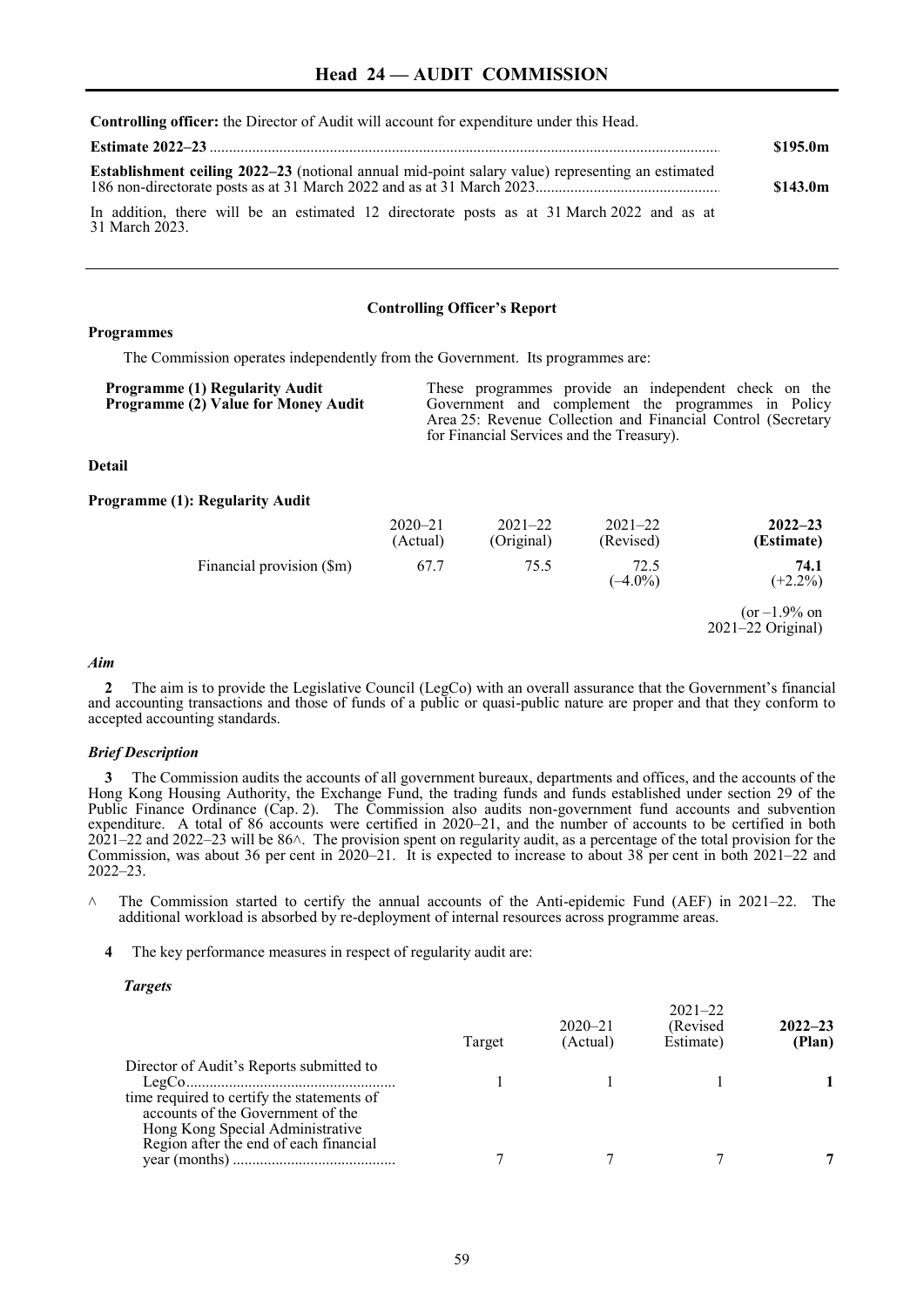# *Indicators*

|                                                        | $2020 - 21$<br>(Actual) | $2021 - 22$<br>(Revised)<br>Estimate) | $2022 - 23$<br>(Estimate) |
|--------------------------------------------------------|-------------------------|---------------------------------------|---------------------------|
| provision for regularity audit as percentage of total  | 86<br>107 612           | 86<br>112486                          | 86<br>115 744             |
|                                                        | 0.008                   | 0.011                                 | 0.009                     |
| providing assurance on combined actual expenditure and | 1.893                   | N.A.#                                 | N.A.#                     |

# Not possible to estimate.

# *Matters Requiring Special Attention in 2022–23*

**5** During 2022–23, the Commission will continue to enhance the research work on industry practice and audit methodology in line with latest international standards.

### **Programme (2): Value for Money Audit**

|                           | $2020 - 21$<br>(Actual) | $2021 - 22$<br>(Original) | $2021 - 22$<br>(Revised) | $2022 - 23$<br>(Estimate)              |
|---------------------------|-------------------------|---------------------------|--------------------------|----------------------------------------|
| Financial provision (\$m) | 121.8                   | 120.7                     | 119.0<br>$(-1.4\%)$      | 120.9<br>$(+1.6\%)$                    |
|                           |                         |                           |                          | $(or +0.2\% on$<br>$2021-22$ Original) |

#### *Aim*

**6** The aim is to provide LegCo with independent information, advice and assurance about the economy, efficiency and effectiveness with which any bureau, department or office of the Government, agency, other public body, public office or audited organisation has discharged its functions.

# *Brief Description*

**7** The Commission conducts value for money audit on the performance of the audited bodies to ensure that their functions are discharged economically, efficiently and effectively, with reports submitted to LegCo twice a year. The provision spent on value for money audit, as a percentage of the total provision for the Commission, was about 64 per cent in 2020–21. It is expected to decrease to about 62 per cent in both 2021–22 and 2022–23.

**8** The key performance measures in respect of value for money audit are:

### *Targets*

|                                          | Target | $2020 - 21$<br>(Actual) | $2021 - 22$<br>(Revised)<br>Estimate) | $2022 - 23$<br>(Plan) |
|------------------------------------------|--------|-------------------------|---------------------------------------|-----------------------|
| Director of Audit's Reports submitted to |        |                         |                                       |                       |
| value for money audit reports issued to  |        |                         | 16Ω                                   | 16Ω                   |

Ω Due to internal re-deployment of resources across programme areas to meet the additional workload for certifying the annual accounts of AEF and the impact of COVID-19, it is estimated that the number of value for money audit reports to be issued in 2021–22 and 2022–23 will be reduced by one from 17 to 16.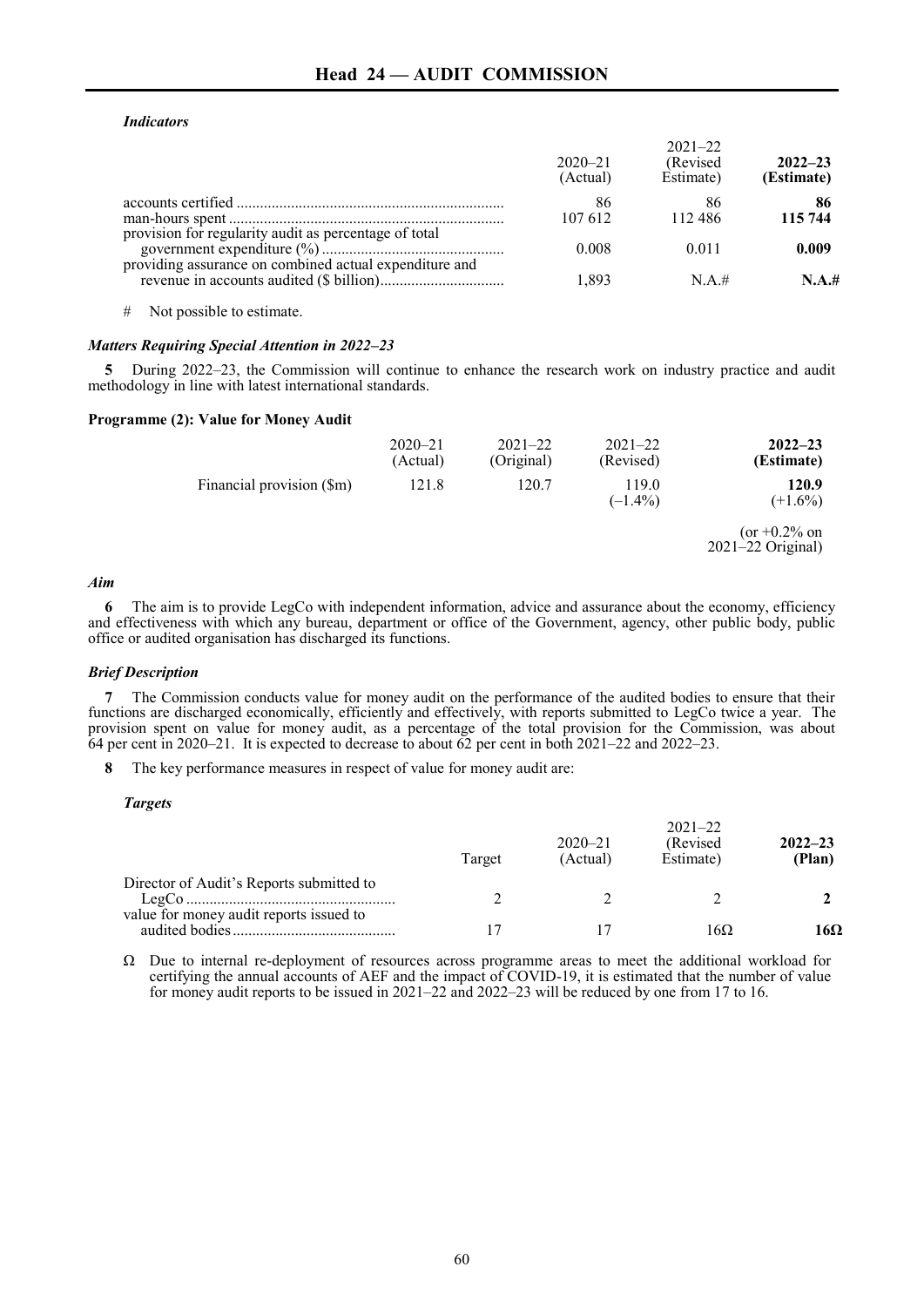# **Head 24 — AUDIT COMMISSION**

### *Indicators*

|                                                                                                          | $2020 - 21$<br>(Actual) | $2021 - 22$<br>(Revised)<br>Estimate) | $2022 - 23$<br>(Estimate) |
|----------------------------------------------------------------------------------------------------------|-------------------------|---------------------------------------|---------------------------|
|                                                                                                          | 166 269                 | 163 648                               | 169 938                   |
| provision for value for money audit as percentage of total<br>actual no. of recommendations accepted for | 0.015                   | 0.017                                 | 0.015                     |
|                                                                                                          | 401                     | N.A.#                                 | N.A.#                     |
|                                                                                                          |                         |                                       |                           |

# Not possible to estimate.

# *Matters Requiring Special Attention in 2022–23*

**9** During 2022–23, the Commission will continue to monitor closely the development of various government programmes and keep in view the need to conduct value for money studies which help enhance public sector performance and accountability. To ensure resources are allocated to audit areas which are worth pursuing, the Commission will continue to select subjects for review based on established audit criteria such as materiality and timeliness.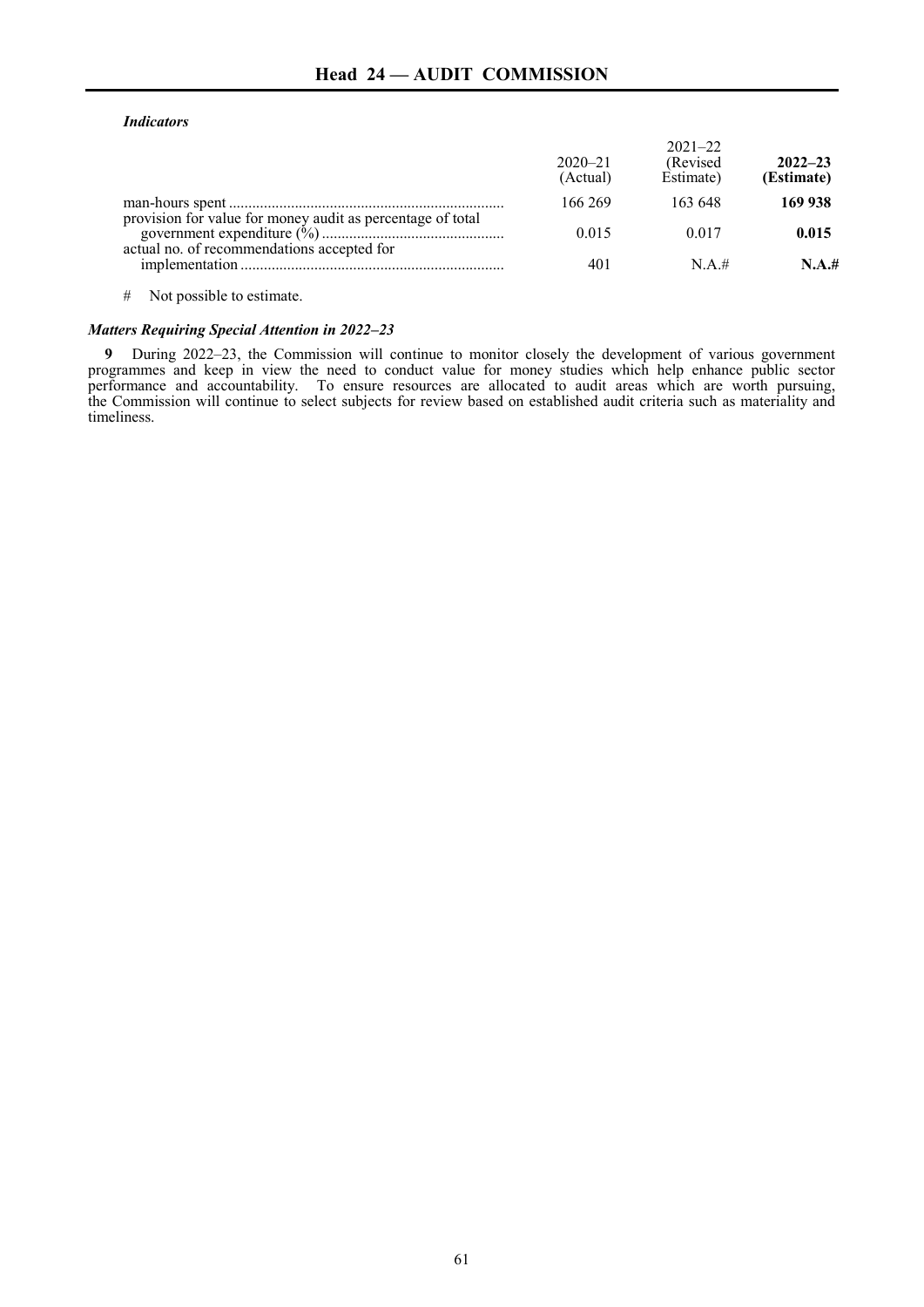# **ANALYSIS OF FINANCIAL PROVISION**

|     | Programme | $2020 - 21$<br>(Actual)<br>$(\text{Sm})$ | $2021 - 22$<br>(Original)<br>$(\text{Sm})$ | $2021 - 22$<br>(Revised)<br>$(\text{Sm})$ | $2022 - 23$<br>(Estimate)<br>(Sm)      |
|-----|-----------|------------------------------------------|--------------------------------------------|-------------------------------------------|----------------------------------------|
| (1) |           | 67.7                                     | 75.5                                       | 72.5                                      | 74.1                                   |
| (2) |           | 121.8                                    | 120.7                                      | 119.0                                     | 120.9                                  |
|     |           | 189.5                                    | 196.2                                      | 191.5                                     | 195.0                                  |
|     |           |                                          |                                            | $(-2.4\%)$                                | $(+1.8\%)$                             |
|     |           |                                          |                                            |                                           | $(or -0.6\% on$<br>$2021-22$ Original) |

**Analysis of Financial and Staffing Provision**

### **Programme (1)**

Provision for 2022–23 is \$1.6 million (2.2%) higher than the revised estimate for 2021–22. This is mainly due to the increased requirement for salaries and personnel related expenses, partly offset by the decreased requirement for departmental expenses.

### **Programme (2)**

Provision for 2022–23 is \$1.9 million (1.6%) higher than the revised estimate for 2021–22. This is mainly due to the increased requirement for salaries and personnel related expenses, partly offset by the decreased requirement for departmental expenses.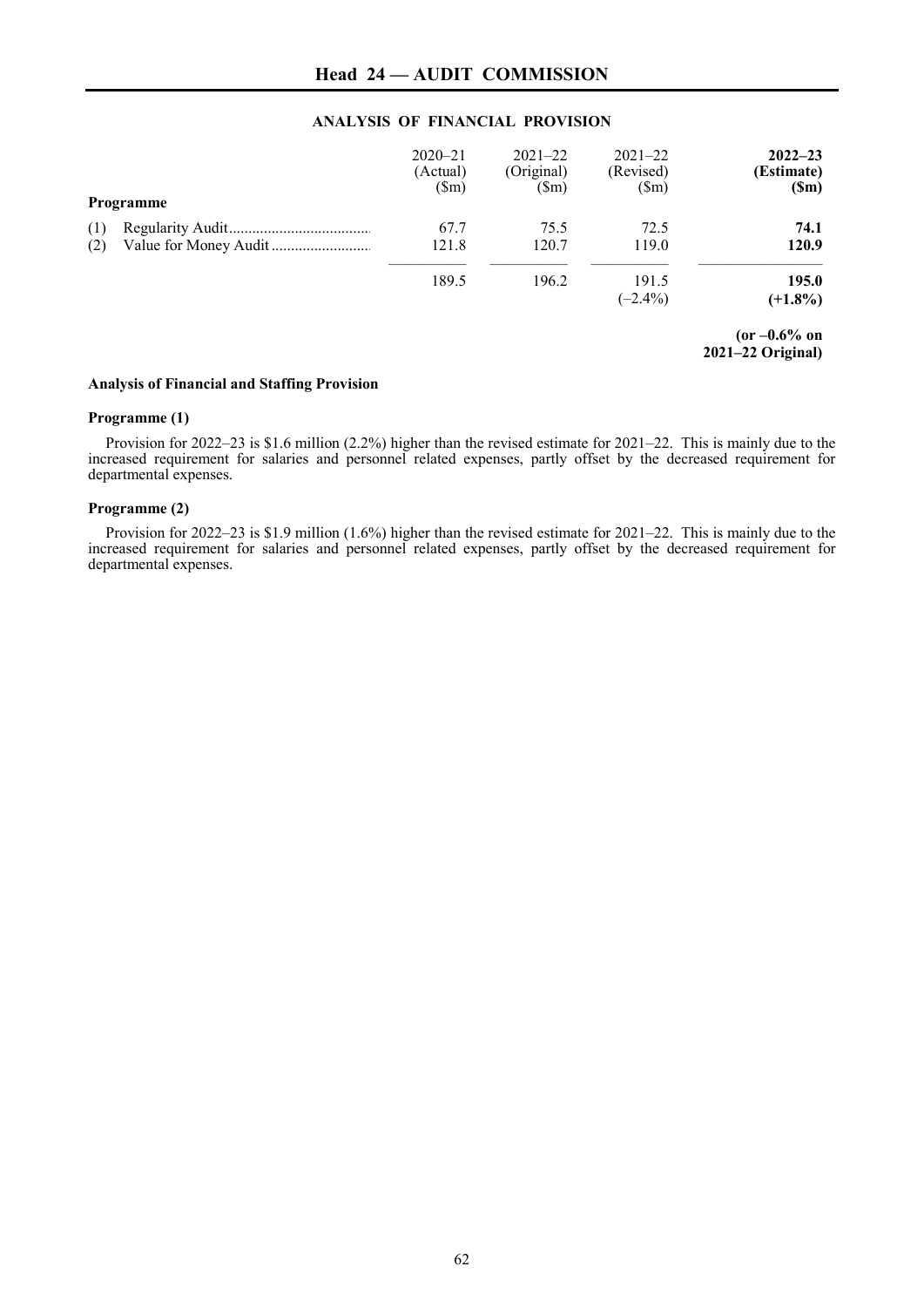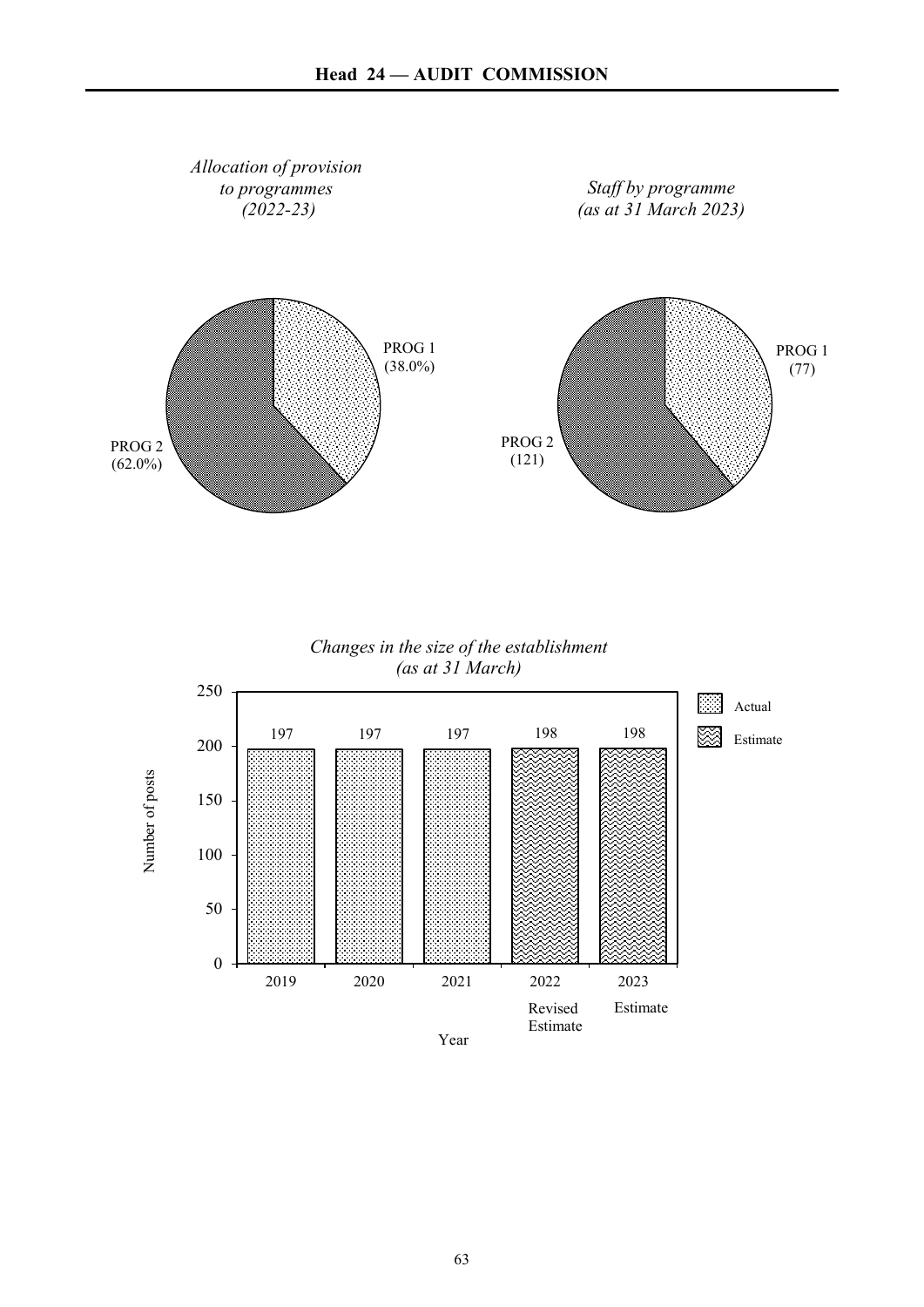| Sub-<br>head<br>(Code) |                          | Actual<br>expenditure<br>$2020 - 21$ | Approved<br>estimate<br>$2021 - 22$ | Revised<br>estimate<br>$2021 - 22$ | <b>Estimate</b><br>$2022 - 23$ |
|------------------------|--------------------------|--------------------------------------|-------------------------------------|------------------------------------|--------------------------------|
|                        |                          | \$'000                               | \$'000                              | \$'000                             | \$2000                         |
|                        | <b>Operating Account</b> |                                      |                                     |                                    |                                |
|                        | Recurrent                |                                      |                                     |                                    |                                |
| 000                    |                          | 189,490                              | 196,158                             | 191,514                            | 194,968                        |
|                        |                          | 189,490                              | 196,158                             | 191,514                            | 194,968                        |
|                        |                          | 189,490                              | 196,158                             | 191,514                            | 194,968                        |
|                        |                          | 189,490                              | 196,158                             | 191,514                            | 194,968                        |